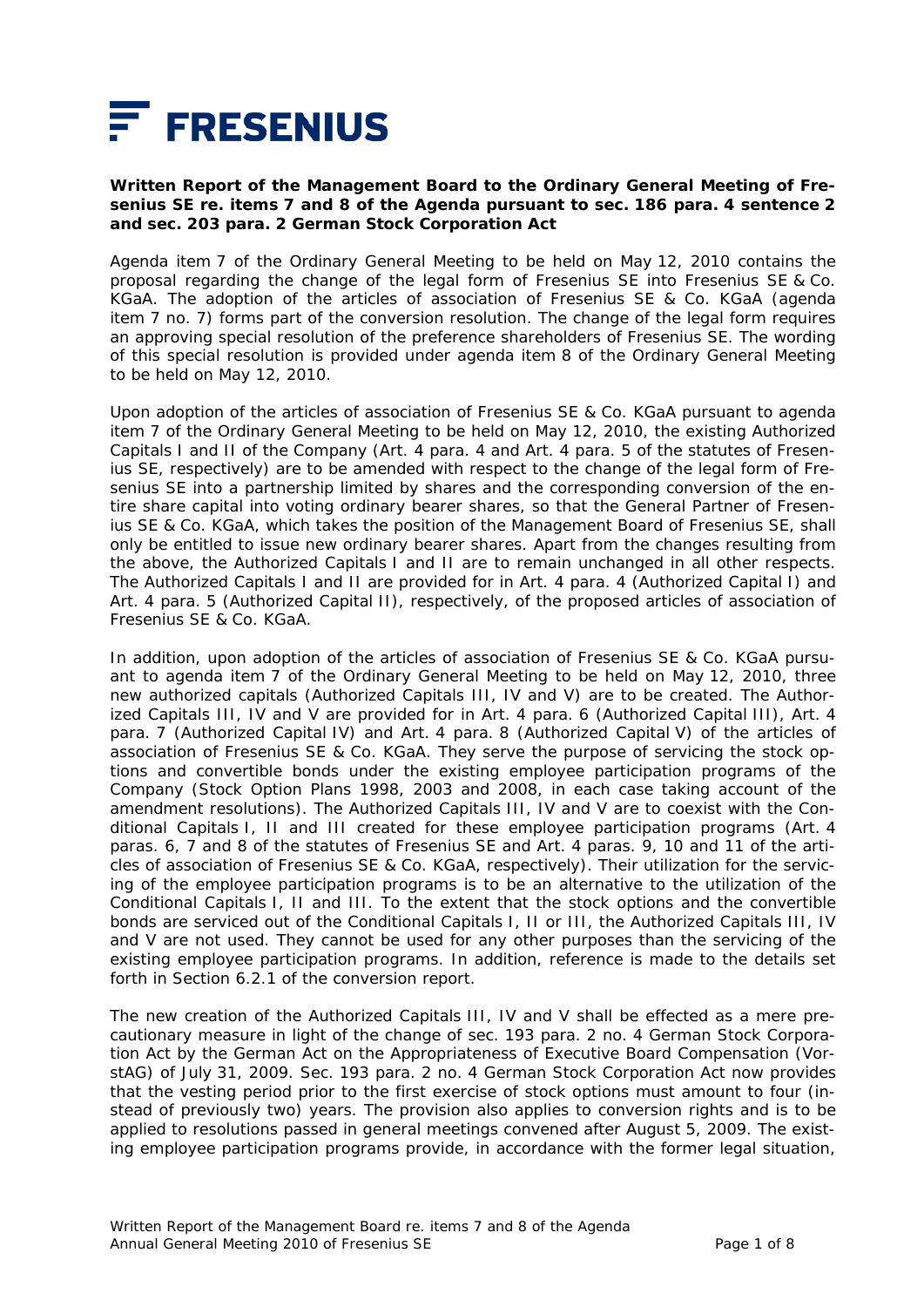for vesting periods of less than four years, which means that a new employee participation program in such form could no longer be adopted by the General Meeting. Since in the course of the change of the legal form of Fresenius SE into a partnership limited by shares the articles of association have to be newly adopted (agenda item 7 no. 7), it cannot be excluded altogether that sec. 193 para. 2 no. 4 German Stock Corporation Act in the version of the German Act on the Appropriateness of Executive Board Compensation will apply to the conditional capitals adjusted in the context of the conversion of all preference shares into ordinary shares. As a consequence the employee participation programs would stay in force, conditional capitals for servicing the stock options and convertible bonds would, however, be no longer available since they could not be incorporated in the new articles of association with their present terms. Under the correct interpretation, sec. 193 para. 2 no. 4 German Stock Corporation Act, in the version of the German Act on the Appropriateness of Executive Board Compensation, cannot be applicable to the inclusion of the existing conditional capitals in the articles of association of the entity in its new legal form, irrespective of the necessary amendments in the context of the conversion of preference shares into ordinary shares. Firstly, in the present case there is a mere continuation of existing conditional capitals, the total volume of which remains unchanged. Solely an adjustment to the conversion of the entire share capital into ordinary shares takes place. Secondly, with the German Act on the Appropriateness of Executive Board Compensation, the legislator precisely did not intend to intervene in existing employee participation programs. Such goal would be thwarted if, while the employee participation programs were continuing, the conditional capitals adopted for such programs would cease to exist. This applies both to the issue of new stock options under the current Stock Option Plan 2008 as well as – and even more so – to the servicing of options already issued under this or another employee participation program which is still running. In addition, it has to be taken into account that the holders of options already issued are to be granted, pursuant to sec. 23 German Conversion Act, equivalent rights in the entity in its new legal form. This also requires that the existing conditional capitals can be included in the articles of association of the entity in its new legal form. Correspondingly, it can be assumed that the conditional capitals will be validly included in the articles of association of the entity in its new legal form.

# Authorized Capital I

Pursuant to Art. 4 para. 4 of the articles of association of Fresenius SE & Co. KGaA – as so far at Fresenius SE – the Authorized Capital I amounts to Euro 12,800,000.00. This corresponds to 7.9 % of the share capital of the Company at the time the General Meeting is convened. Due to the different corporate body structure of the partnership limited by shares as compared to that of a European company, the General Partner of Fresenius SE & Co. KGaA – instead of the hitherto authorized Management Board of Fresenius SE – is now authorized to increase the share capital, with the approval of the Supervisory Board of the Company, on one or several occasions. The current term of the Authorized Capital I until May 7, 2014 remains unchanged. Under the present regulation, the Management Board of Fresenius SE is authorized to issue new ordinary bearer shares and/or non-voting preference bearer shares against cash contributions. As a result of the conversion of the entire share capital of the Company into ordinary bearer shares, the General Partner of Fresenius SE & Co. KGaA is now exclusively authorized to issue ordinary bearer shares against cash contributions.

The inclusion of the Authorized Capital I in the articles of association of Fresenius SE & Co. KGaA is to ensure that the Company can strengthen its equity in case of favorable capital market conditions. If the General Partner of Fresenius SE & Co. KGaA exercises such authorization, it will – as under the current regulations the Management Board of Fresenius SE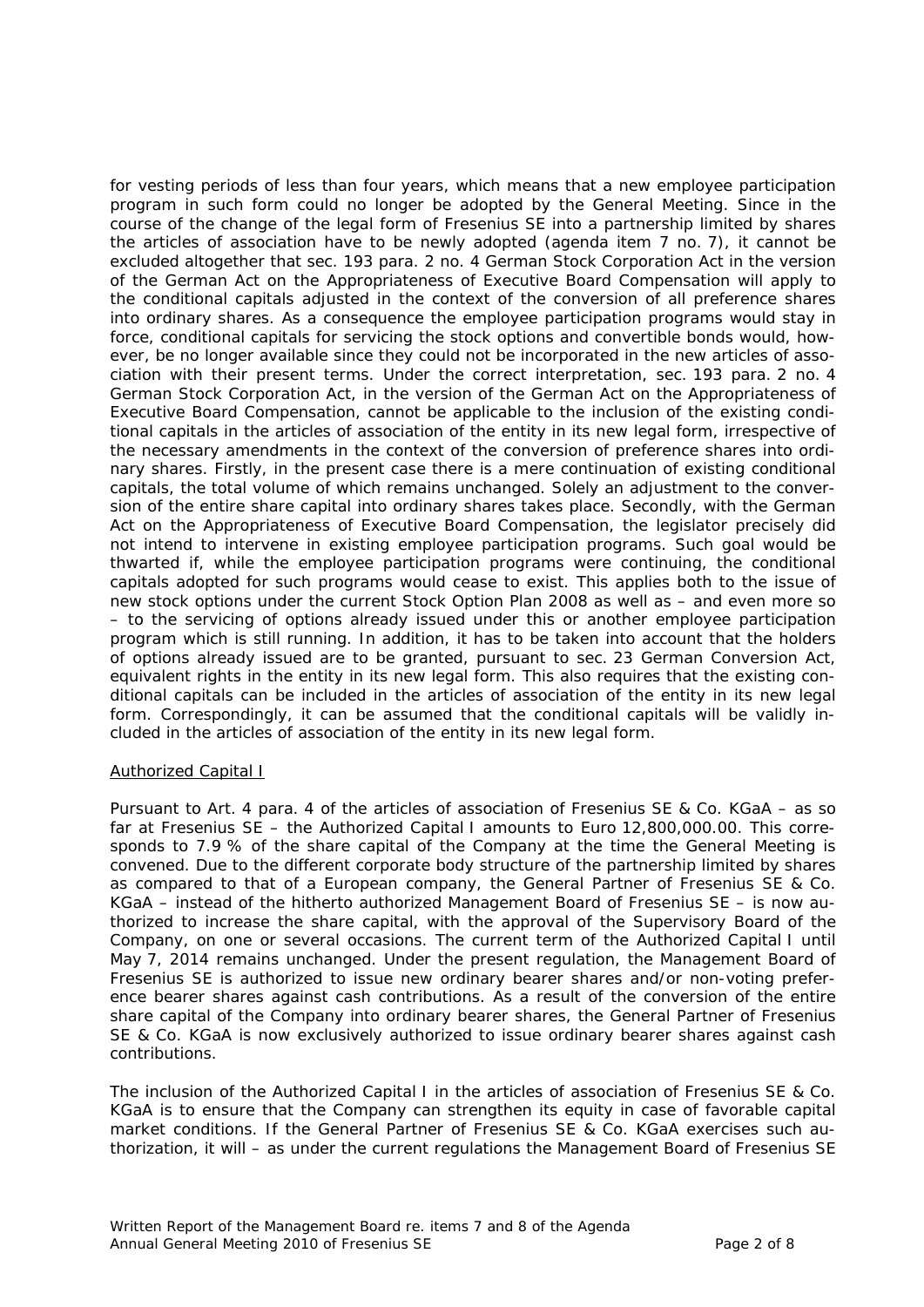– in principle offer the new ordinary bearer shares out of the Authorized Capital I to the shareholders for subscription. In this case, the subscription price will in due time be set in such a way that the interests of the shareholders and of the Company are reasonably taken into account under due consideration of the respective capital market situation.

The present regulation at Fresenius SE provides for the authorization of the Management Board to exclude the subscription right of the shareholders for fractional amounts in order to achieve a round issue amount and an even subscription ratio. This regulation is to be maintained also in the articles of association of Fresenius SE & Co. KGaA. The exclusion of the subscription right for fractional amounts in the case of the Authorized Capital I is necessary in order to present a practicable subscription ratio for capital increase amounts below the amount of the share capital. The shares excluded as free fractions from the shareholders' subscription right are either sold on the stock exchange or are otherwise sold for the Company on best possible terms. As a possible exclusion of the subscription right here is limited to fractional amounts, a potential dilution effect is minimal.

In addition, the Authorized Capital I at Fresenius SE contains the authorization to exclude – when ordinary shares and preference shares are issued at the same time – the subscription right of the holders of shares of one class of shares for shares in the other class, provided that the subscription ratio is determined to be the same for both classes. As the entire share capital of the Company will be converted into voting ordinary bearer shares upon the change of the legal form taking effect, and also only ordinary shares may be issued out of the Authorized Capital I, a corresponding regulation at Fresenius SE & Co. KGaA is obsolete, so that it was not included in the proposed articles of association of Fresenius SE & Co. KGaA.

At Fresenius SE, the authorization also includes the right to issue additional preference shares which are equal to the non-voting preference shares previously issued in respect of the distribution of profits or of the Company's assets. This authorization may only be exercised insofar as –in case all authorized capitals which are entered in the commercial register on the basis of the resolutions adopted by the General Meeting of Fresenius SE of May 8, 2009, are fully utilized – the number of ordinary shares issued may not exceed the number of non-voting preference shares issued. This regulation has also become obsolete with a view to the conversion of the entire share capital of the Company into voting ordinary bearer shares, so that it was not included in the articles of association of Fresenius SE & Co. KGaA, either.

# Authorized Capital II

Pursuant to Art. 4 para. 5 of the articles of association of Fresenius SE & Co. KGaA – as so far at Fresenius SE – the Authorized Capital II amounts to Euro 6,400,000.00. The authorization thereby corresponds to a maximum of 4.0 % of the share capital of the Company at the time the General Meeting is convened. Also with respect to the Authorized Capital II, the General Partner of Fresenius SE & Co. KGaA – instead of the hitherto authorized Management Board of Fresenius SE – is authorized to increase the share capital, with the approval of the Supervisory Board of the Company, as of the change of the legal form into a partnership limited by shares taking effect. The term of the Authorized Capital II, as presently at Fresenius SE, ends on May 7, 2014. Under the present regulation, the Management Board of Fresenius SE is authorized to issue new ordinary bearer shares and/or non-voting preference bearer shares against cash contributions and/or contributions in kind. As a result of the conversion of the entire share capital of the Company into ordinary bearer shares, the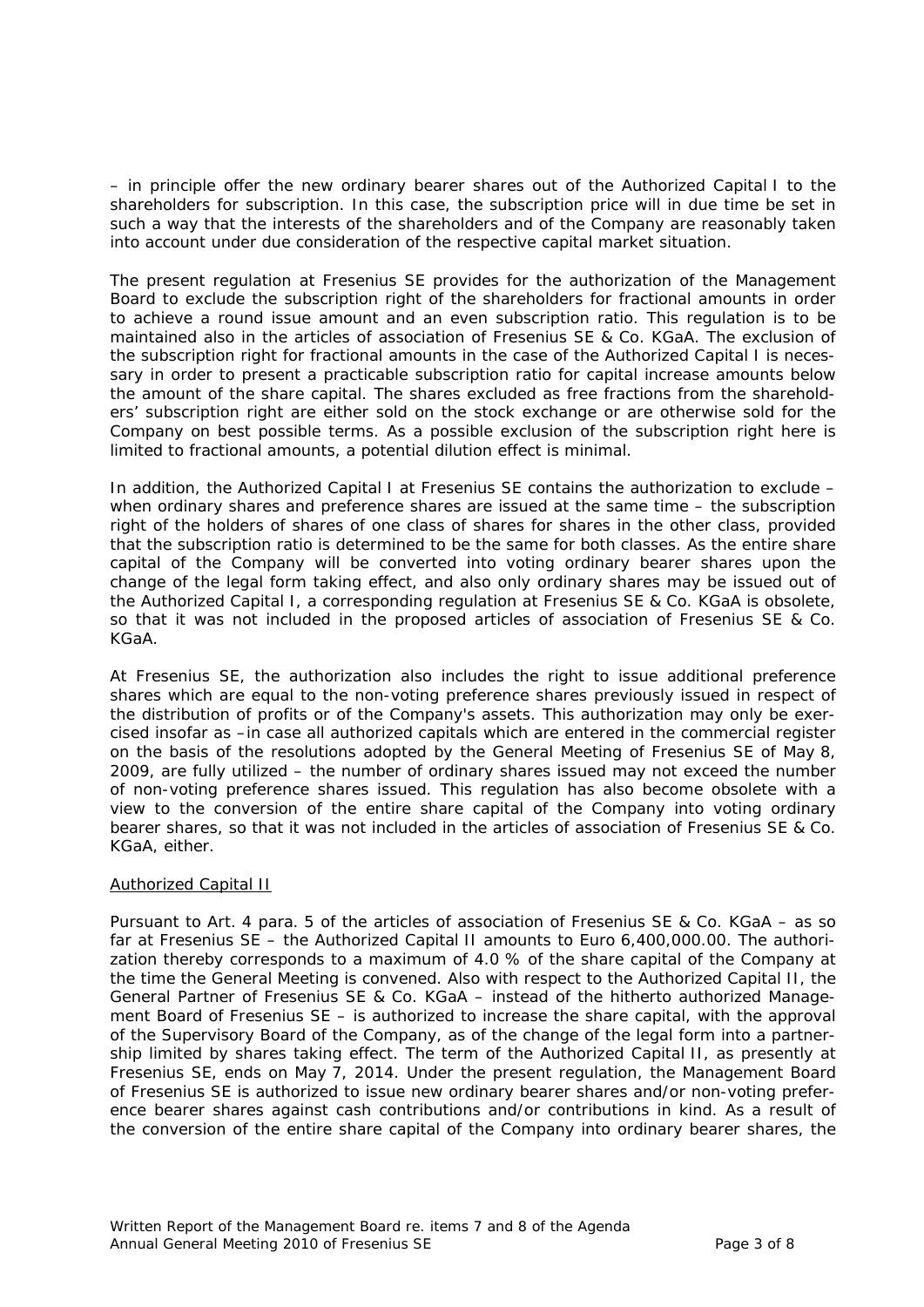General Partner of Fresenius SE & Co. KGaA is now exclusively authorized to issue ordinary bearer shares against cash contributions and/or contributions in kind.

The inclusion of the Authorized Capital II in the articles of association of Fresenius SE & Co. KGaA is to enable the Company to strengthen its equity base at the most favorable conditions and to grant ordinary shares against contributions in kind for the purpose of acquisitions. The authorization to grant ordinary shares of the Company against contributions in kind is intended to give the Company the necessary room for maneuver to seize opportunities that may arise for the acquisition of companies or participations in companies swiftly and flexibly. The inclusion of the Authorized Capital II in the articles of association of Fresenius SE & Co. KGaA (while maintaining the possibility to exclude the shareholders' subscription right in case of contributions in kind) allows for this, because a capital increase by way of the adoption of a resolution of the General Meeting would not be possible when opportunities for acquisitions arise or, respectively, would not afford the flexibility required in the course of takeovers.

In case of a utilization of the Authorized Capital II, the General Partner of Fresenius SE & Co. KGaA – as presently the Management Board of Fresenius SE – is authorized to decide on the exclusion of the subscription right of the shareholders with the approval of the Supervisory Board of the Company. The authorization to exclude the subscription right may be exercised in case of an acquisition of a company or a participation in a company; in the case of cash contributions, the subscription right may only be excluded if the issue price is not significantly lower than the stock exchange price. Without the exclusion of the subscription right, the Authorized Capital II could in case of capital increases against contributions in kind not be used for the intended purpose as acquisition currency. The financial interests of the shareholders are safeguarded by the General Partner's obligation, when exercising the authorization, to issue the new shares in accordance with sec. 255 para. 2 German Stock Corporation Act at an issue price that is in reasonable proportion to the value of the contribution in kind. In determining the value of the shares granted as consideration, their stock exchange price will be of relevance. However, a schematic tying to the stock exchange price is not planned, in particular to avoid that achieved negotiation results are put into question by fluctuations of the stock exchange price. The exclusion of the subscription right in case of a capital increase against cash contributions requires an issue price which is not significantly lower than the stock exchange price of the ordinary shares; this corresponds to the intention of the legislator in sec. 186 para. 3 sentence 4 German Stock Corporation Act, according to which a dilution of the value of the interests held by the current shareholders shall be largely excluded. A placement with an exclusion of the subscription right enables the Company to have a higher inflow of funds than in case of an issue with subscription right. It allows to set a price close to market levels and thereby to achieve selling profits as high as possible, because the placement can be made immediately after the determination of the issue price. In the event of an offer for sale made to all shareholders, the subscription price could, pursuant to sec. 186 para. 2 sentence 2 German Stock Corporation Act, at the latest be announced three days prior to the expiration of the subscription period. However, even when fully using this scope, there would be a risk of stock price change for several days, which would result in safety margins being deducted when determining the sales price. Due to the length of the subscription period, the Company would, furthermore, not be able to respond quickly to favorable market conditions. The possibility of a capital increase with exclusion of subscription rights shall enable the General Partner of Fresenius SE & Co. KGaA to make flexible use of favorable market conditions and thereby to carry out the strengthening of the equity base necessary for the future development of the business at the best possible conditions. A possible sales discount on the stock exchange price will presumably amount to less than 3 %, but not exceed 5 % in any event. The relevant market price shall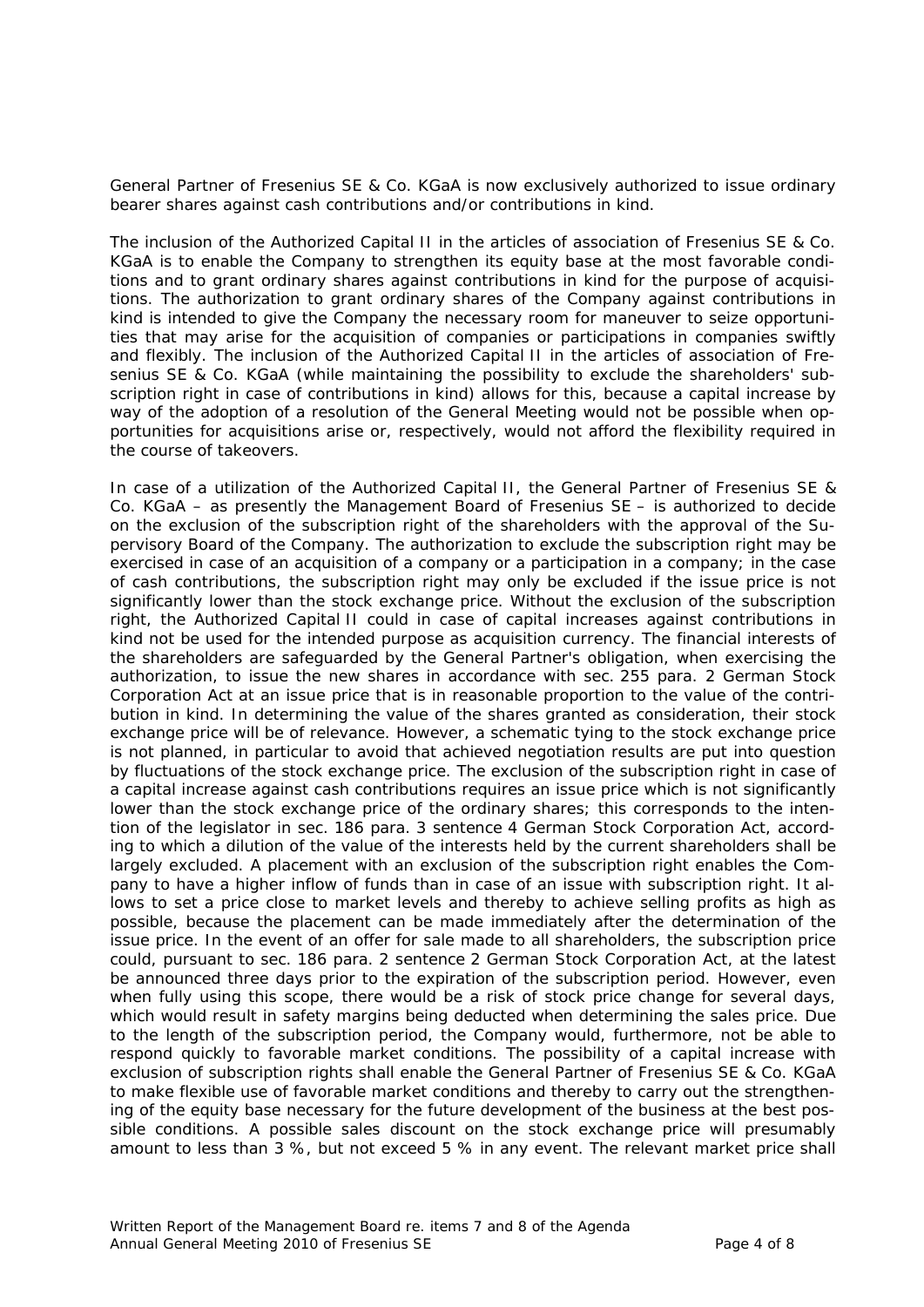be the current stock exchange price at the time the sales price is determined by the General Partner. Since, due to the volatility of the markets, fluctuations in prices within shortest periods cannot be excluded, it shall not be determined in advance whether rather an average market price over a period of only a few days, or the current market price at a specific point in time shall apply. This must be determined in each individual case.

In addition, the General Partner of Fresenius SE & Co. KGaA – as currently the Management Board of Fresenius SE – is authorized to exclude the shareholders' subscription right for fractional amounts. As with the Authorized Capital I (see above), the exclusion of the subscription right for fractional amounts is necessary also in this case in order to present a practicable subscription ratio for capital increase amounts below the amount of the share capital.

The Authorized Capital II at Fresenius SE also contains the authorization to exclude – when ordinary shares and preference shares are issued at the same time – the subscription right of the holders of shares of one class of shares for shares in the other class, provided that the subscription ratio is determined to be the same for both classes. As at Fresenius SE, the authorization in this case also includes the right to issue additional preference shares which are equal to the non-voting preference shares previously issued in respect of the distribution of profits or of the Company's assets. As in case of the Authorized Capital I (see above), these regulations have become obsolete with a view to the conversion of the entire share capital of the Company into voting ordinary bearer shares, so that they were not included in the articles of association of Fresenius SE & Co. KGaA.

# Authorized Capital III

Within the framework of the Authorized Capital III, the General Partner of Fresenius SE & Co. KGaA is to be authorized to increase the share capital of the Company, with the approval of the Supervisory Board of the Company, until May 11, 2015 by a total of up to Euro 1,313,100.00 through a single or multiple issuance of new ordinary bearer shares against cash contributions. This corresponds to 0.8 % of the share capital of the Company at the time the General Meeting is convened. The General Partner of Fresenius SE & Co. KGaA may only make use of the Authorized Capital III to the extent that – pursuant to the Stock Option Plan in accordance with the resolution of the General Meeting of Fresenius AG of June 18, 1998 (Stock Option Plan 1998) and taking into account the amendment resolution of the General Meeting of December 4, 2006, required due to the new division of the share capital, as well as the conversion resolution of the General Meeting to be held on May 12, 2010 – subscription rights to shares in the Company have been issued, the holders of such subscriptions rights have made use of their exercise right and insofar as no conditional capital is used to satisfy the subscription rights. The number of shares must increase in each case in the same proportion as the share capital. The new ordinary bearer shares are entitled to profit participation from the beginning of the financial year in which the capital increase becomes effective in each case.

The subscription right of the shareholders is excluded with regard to the Authorized Capital III. As the Authorized Capital III is to be used exclusively for the servicing of the Stock Option Plan 1998, a subscription right of the shareholders to the newly to be issued ordinary bearer shares is out of the question. The exclusion of the subscription right will not lead to an additional dilution for the shareholders, as the Authorized Capital III is provided exclusively as an alternative to the existing Conditional Capital I. If the subscription rights issued under the Stock Option Plan 1998 are serviced out of the Conditional Capital I, the Author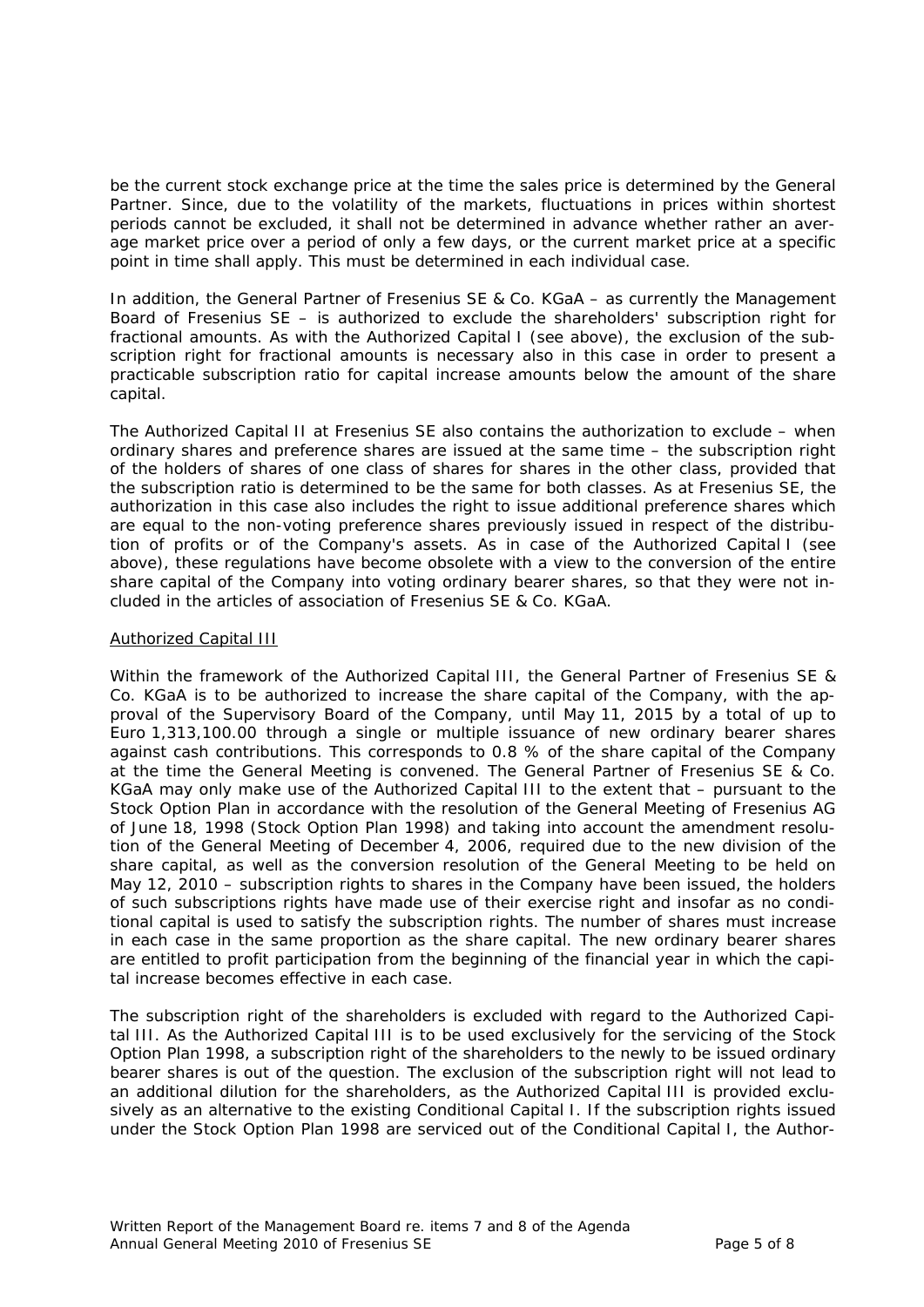ized Capital III is not used; to the extent that, conversely, the Authorized Capital III is used, the increase in capital out of the Conditional Capital I will not be implemented.

### Authorized Capital IV

Within the framework of the Authorized Capital IV, the General Partner of Fresenius SE & Co. KGaA is to be authorized to increase the share capital of the Company, with the approval of the Supervisory Board of the Company, until May 11, 2015 by a total of up to Euro 4,298,442.00 through a single or multiple issuance– of new ordinary bearer shares against cash contributions and/or contributions in kind. This corresponds to 2.7 % of the share capital of the Company at the time the General Meeting is convened. The General Partner of Fresenius SE & Co. KGaA may only make use of the Authorized Capital IV to the extent that – pursuant to the stock option plan in accordance with the resolution of the General Meeting of Fresenius AG of May 28, 2003 (Stock Option Plan 2003) and taking into account the amendment resolution of the General Meeting of December 4, 2006, required due to the new division of the share capital, and of the conversion resolution of the General Meeting to be held on May 12, 2010 – convertible bonds with subscription rights to shares in the Company have been issued, the holders of such convertible bonds have exercised their conversion right and provided that the servicing of the conversion rights is not effected using conditional capital. The number of shares must increase in each case in the same proportion as the share capital. The new ordinary bearer shares are entitled to profit participation from the beginning of the financial year in which the capital increase becomes effective in each case. In case that the conversion of the convertible bonds into shares in the Company constitutes a contribution in kind, this is accounted for by the wording of the authorization.

The subscription right of the shareholders is excluded with regard to the Authorized Capital IV. As the Authorized Capital IV is to be used exclusively for the servicing of the Stock Option Plan 2003, a subscription right of the shareholders to the newly to be issued ordinary bearer shares is out of the question. The exclusion of the subscription right will not lead to an additional dilution for the shareholders, as the Authorized Capital IV is provided exclusively as an alternative to the existing Conditional Capital II. If the subscription rights issued under the Stock Option Plan 2003 are serviced out of the Conditional Capital II, the Authorized Capital IV is not used; to the extent that, conversely, the Authorized Capital IV is used, the capital increase out of the Conditional Capital II will not be implemented.

# Authorized Capital V

Within the framework of the Authorized Capital V, the General Partner of Fresenius SE & Co. KGaA is to be authorized to increase the share capital of the Company, with the approval of the Supervisory Board of the Company, until May 11, 2015 by a total of up to Euro 6,200,000.00 through a single or multiple issuance of new ordinary bearer shares against cash contributions. This corresponds to 3.8 % of the share capital of the Company at the time the General Meeting is convened. The General Partner of Fresenius SE & Co. KGaA may only make use of the Authorized Capital V to the extent that – pursuant to the stock option plan in accordance with the resolution of the General Meeting of May 21, 2008 (Stock Option Plan 2008) and taking into account the conversion resolution of the General Meeting to be held on May 12, 2010 – subscription rights are issued and the holders of such subscription rights make use of their exercise right, the Company grants no own shares to satisfy the subscription rights nor exercises its right to cash compensation and insofar as no conditional capital is used to satisfy the subscription rights, whereas the General Partner's Supervisory Board shall be exclusively competent regarding the granting and settlement of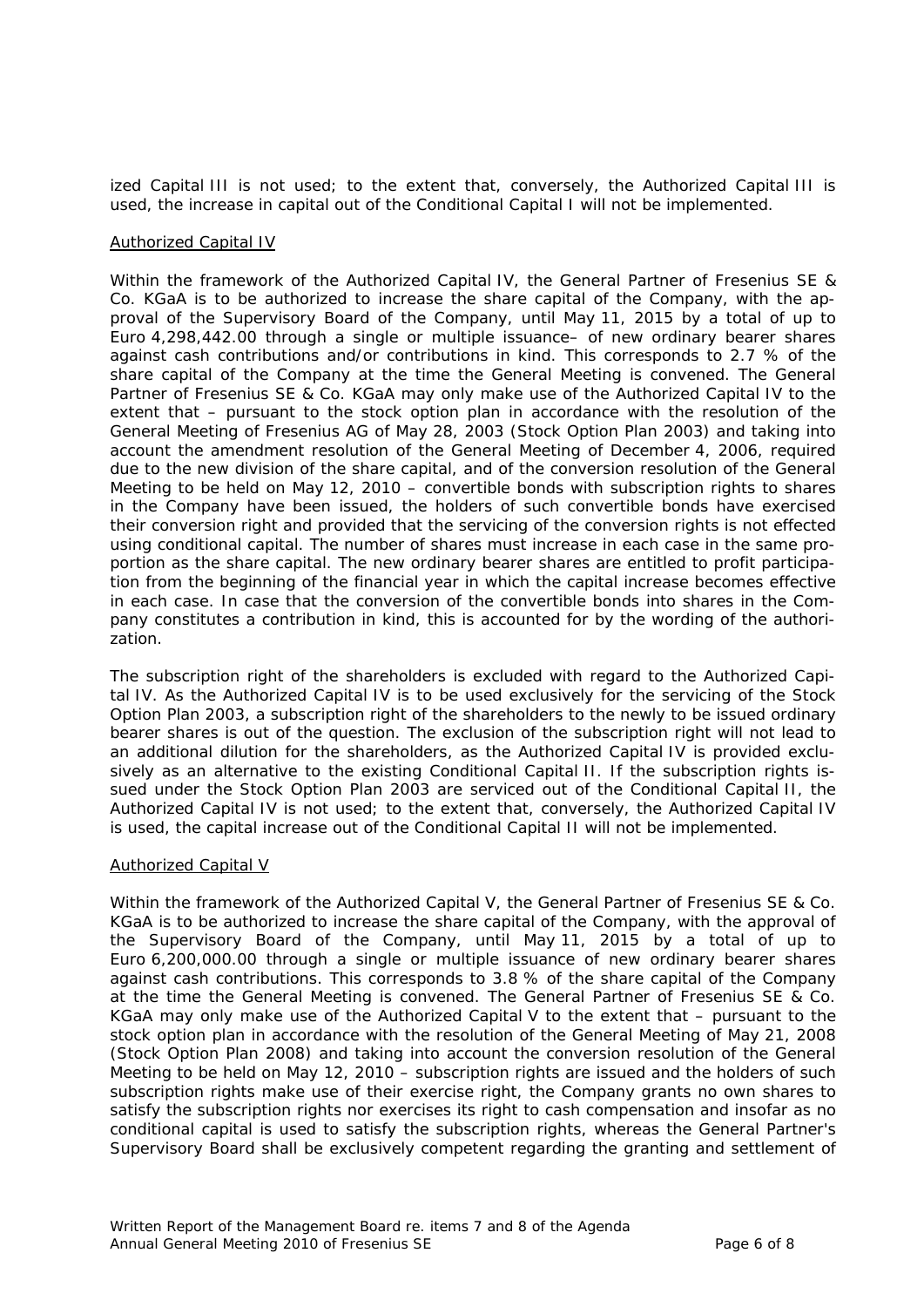subscription rights to members of the General Partner's Management Board. The number of shares must increase in each case in the same proportion as the share capital. The new ordinary bearer shares are entitled to profit participation from the beginning of the financial year in which the capital increase becomes effective in each case.

The subscription right of the shareholders is excluded with regard to the Authorized Capital V. As the Authorized Capital V is to be used exclusively for the servicing of the Stock Option Plan 2008, a subscription right of the shareholders to the newly to be issued ordinary bearer shares is out of the question. The exclusion of the subscription right will not lead to an additional dilution for the shareholders, as the Authorized Capital V is provided exclusively as an alternative to the existing Conditional Capital III. If the subscription rights issued under the Stock Option Plan 2008 are serviced out of the Conditional Capital III, the Authorized Capital V is not used; to the extent that, conversely, the Authorized Capital V is used, the capital increase out of the Conditional Capital III will not be implemented.